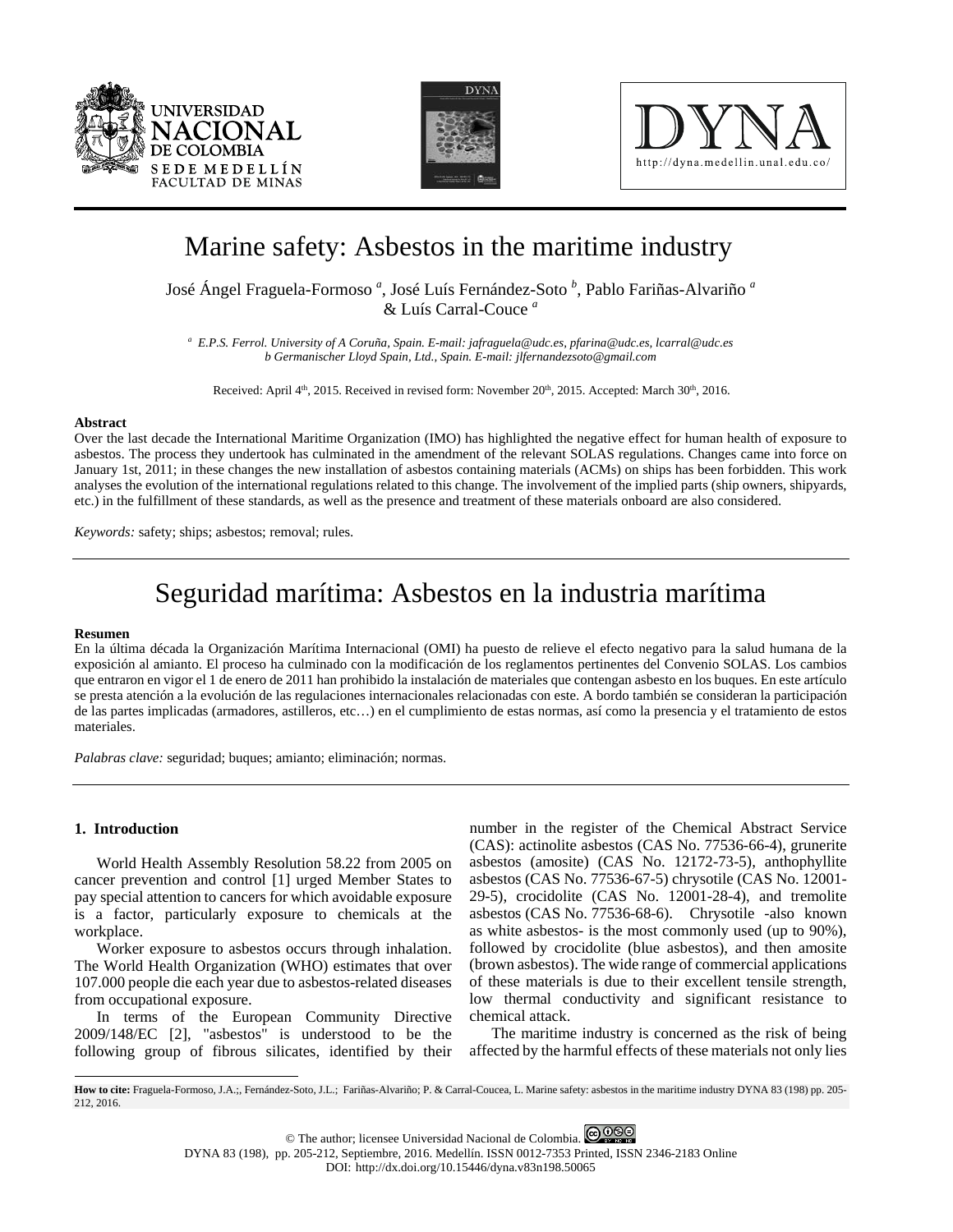with the people handling such materials during assembly, but also the crews that inhabit the ship during its operation. Even people from outside the ship (agents, inspectors, shipyard personnel, passengers, etc.) who occasionally visit facilities where such materials are present may be also affected.

To reduce risks of exposure, the International Maritime Organization (IMO), under SOLAS regulation II-1/3-5 [3], which has been in force since July 1st, 2002, prohibited any materials from being installed that containing asbestos on board a ship, except for some specific exceptional cases. This regulation must be applied to all materials used for the structure, machinery, electrical installations and equipment covered by the Convention. For ships built before that date, the presence of asbestos was allowed as long as its installation on board does not imply a risk for their crews' health. In addition, in the MSC/Circ.1045 [5] that was published the same year, a maintenance and supervision program of the ACM on a ship was established in order to minimize any person on board's exposure to asbestos fibers from.

Subsequently, successive amendments to the regulation [3] culminated in the prohibition, without exception, of the on board installation of asbestos containing materials; this has been in force since January 1st, 2011 [4].

However, despite this tightening of regulations, the IMO has identified serious contraventions, as stated in MSC.1/Circ. 1374 [6]. In some vessels certified as "asbestos free", dangerous materials have been found on board as a result of repairs having been carried out in shipyards or purchases of spare parts after the issuance of such certification.

Because of the serious risks to crewmembers, inspectors, and shipyard workers' health, every action must be taken to remove ACMs within a maximum of 3 years from the date found at which it was found on board. This task must be developed in close consultation with and be under the supervision of the Flag State concerned.

### **2. Impact of exposure to asbestos on health**

Handling materials containing asbestos in assembly operations, cutting, maintaining, repairing and dismantling of facilities, etc., may rise asbestos fibers, which then remain suspended in the air. People present in the working area may then be at risk of inhaling these fibers.

The International Agency for Research on Cancer (IARC) has classified all asbestos fibers as "carcinogenic to humans". Asbestos is one of the most important occupational carcinogens, causing about half of all deaths from occupational cancer.

Asbestos is especially resistant to the internal defenses of the human body. Once inhaled and lodged inside the lungs, most fibers will not break up or dissolve, and they cannot be neutralized or removed. The most common asbestos related diseases are lung cancer, mesothelioma and asbestosis. Lung cancer is the major cause of death for workers exposed to inhaling asbestos. Its latency period is very long, as it manifests itself between 15 and 40 years after exposure. Mesothelioma is a malignant nodular cancer type in the membranes that line the lung cavity (80% in the pleura and

20% in the peritoneum). Generally, there is a latency period of 25 to 30 years. Asbestosis or pulmonary fibrosis is a thickening and scarring of lung tissue, which causes difficulty breathing. It usually has a latency period of 20 years.

There is no safe level of exposure to asbestos. The risk of occurrence of a disease associated with asbestos is related to the concentration of fibers in the air, exposure duration, exposure frequency, the size of inhaled fibers, and the elapsed time since the initial exposure. The higher the dose of exposure to asbestos, the greater the risk of asbestos related diseases. However, the amount of asbestos in a product is not necessarily related to an increased health risk.

According to the International Labour Office (ILO) [7], it is estimated that 4% of global gross domestic (incomings) product is lost in direct and indirect costs resulting from accidents, occupational diseases and deaths.

The dose-response related to asbestos exposure was not well known when this material was introduced into the industry. Thus, in Spain, in 1961 asbestosis was considered as the disease associated with exposure to asbestos; it was not recognized as carcinogen until 1978.

The regulation of occupational diseases is relatively recent. In Appendix III of [7], lung cancer and mesothelioma caused by asbestos appear as occupational diseases.

With European Commission Recommendation 2003/670/EC [8], the EU aims to improve understanding of asbestos-related diseases. Preventive guides for exposed workers are also given and it tries to relate the dose-response between exposure to a particular agent and disease. Annex I presents mesothelioma, pleura fibrotic diseases with respiratory restriction, and lung cancer, as well as diseases caused by inhaling asbestos dust. Annex II deals with lung cancer.

Directive 2009/148/EC [2] assumes that, in addition to the above, diseases such as bronchial carcinoma and gastrointestinal carcinoma may also be associated with exposure to asbestos.

International medical research has concluded that there is no level of exposure to asbestos below which clinical effects do not occur. The risks associated with low levels of cumulative exposure are, so far, not well known. Since asbestos fibers do accumulate in the lungs, and since the risk of developing disease does increase as the cumulative dose increases, exposure to asbestos should be controlled or avoided whenever possible.

According to the International Ban Asbestos Secretariat (IBAS), the use of asbestos is forbidden in 54 countries throughout the world, most of them industrialized; however, it is still extensively used in emerging countries.

## **3. The influence of international standards on preventive asbestos actions**

According to the American Industrial Hygiene Association (AIHA), Industrial Hygiene is a science and art devoted to the anticipation, recognition, evaluation, prevention, and control of those environmental factors or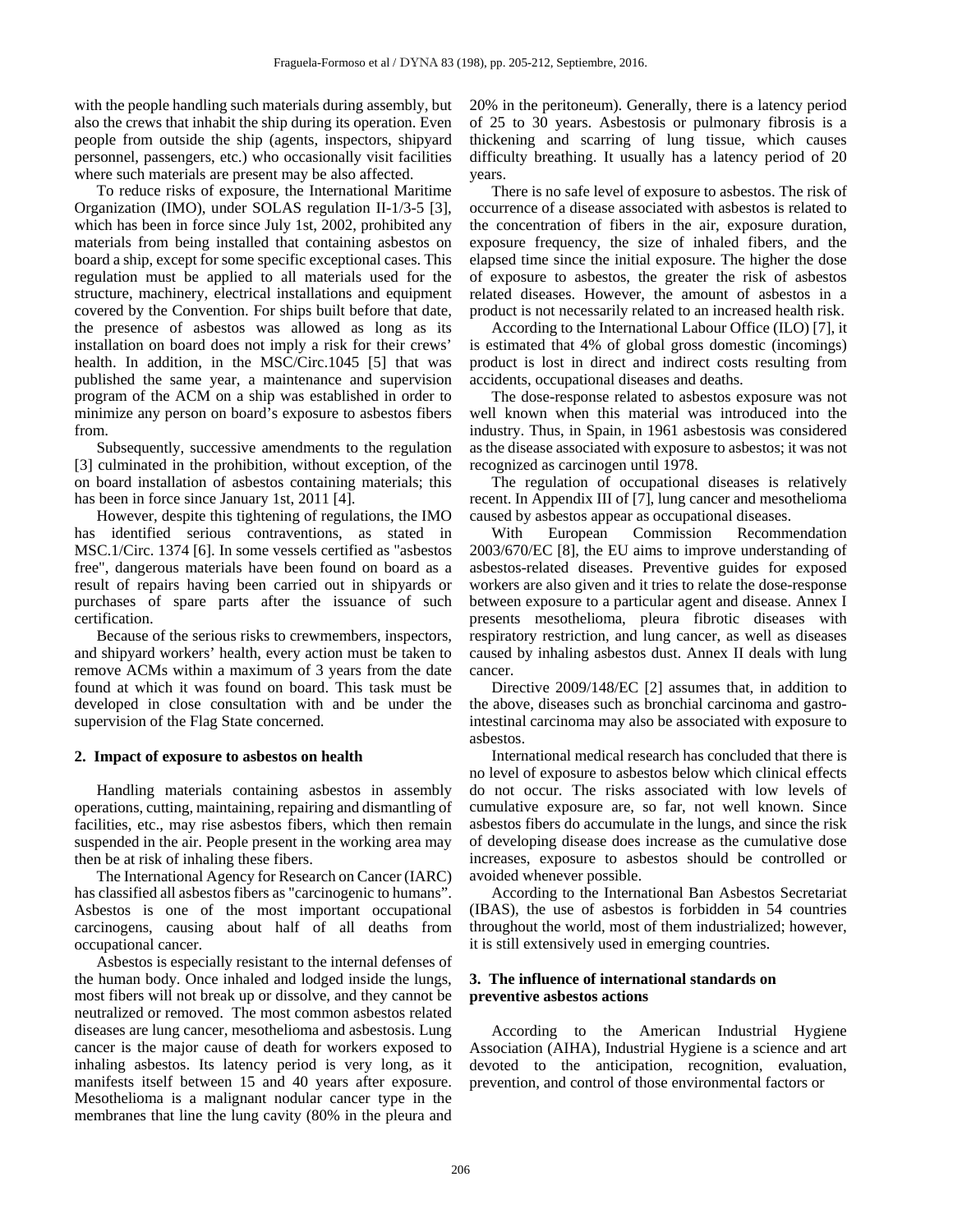

Figure 1. Asbestos warning signs Source: The authors

stresses arising in or from the workplace. These may cause sickness, impaired health and well being, or create significant discomfort among workers or citizens in the community.

In the Industrial Hygiene field, preventive techniques are applied to the technical and human factors present in the workplace. However, those techniques can only be applied in accordance with up-to-date knowledge on the harmful effects of the materials used in a particular industrial process on people.

International laws consider aspects related to restrictions on the trading and use of certain dangerous substances [9-12], asbestos measurement methods and assessment in workplaces [13-15], analysis [14,16-18] as well as prevention and protection of workers exposed to this risk [19-25].

European Directive 2003/18/EC on the protection of workers from risks related to exposure to asbestos at work [24] contains the following elements: general provisions of employer obligations, exposure limits and prohibitions, evaluation and control of working environments, general organization and technical measures for prevention, personal hygiene, personal protection equipment for respiratory specific situations and certain activities, development and processing of working plans and training, information, consultation, participation, and monitoring of workers health.

This directive includes the maintenance, repair and removal of existing asbestos containing materials in equipment, units (such as ships), facilities and structures.

Worker exposure is allowed up to a concentration of airborne asbestos at or below the Permissible Exposure Level (PEL) of 0.1 fibers per cubic centimeter  $(f/cm<sup>3</sup>)$ , as an 8-hour time-weighted average (TWA).

Since January  $1<sup>st</sup>$ , 2011, the new installation of materials containing asbestos has been prohibited for all ships covered by SOLAS Convention, and, consequently, the PEL has been limited to 0.0 f/cm<sup>3</sup> onboard vessels.

The present restricted exposure levels have been reached based on the results obtained by medical research into asbestos-related diseases, which has strongly recommended reducing exposure levels. EU countries have followed this tendency over the last 50 years. As a matter of comparative

interest, in Spain, the original permissible exposure level in 1961 was 175 f/cm3 for all varieties of asbestos. In 1982 it was reduced to 2.0 f/cm<sup>3</sup>. In 1984 the PEL was once again reduced to 1.0 f/cm3 for all varieties except for crocidolite or blue asbestos, the latter having been reduced to 0.0 f/cm3 for. In 1993, the PEL was fixed at 0.6 f/cm<sup>3</sup> for chrysotile, 0.3  $f/cm<sup>3</sup>$  for other varieties, and 0.0  $f/cm<sup>3</sup>$  for crocidolite or blue asbestos. Although the PEL is now fixed at  $0.1$  f/cm<sup>3</sup> in a working environment, there are still an estimated significant number of between 3 and 4 asbestos-related deaths per 1000 workers.

## **4. Presence of ACMs on board ships**

Due to the particular characteristics of asbestos, its most frequent applications on board ships are the following: bulkhead and deck insulation (blankets, panels and sprayed insulation); wall and ceiling panels (sandwich type); floating floors; floor tiles; cement, adhesive-like glue (e.g., mastics) and fillers; packing in pipe/cable penetrations; seals and sealing putty; gaskets (in pipe flanges and manhole covers of tanks); strings fastening insulation around valves in pipes; textile fabric in HVAC ducts as vibration dampener material; boiler insulation; steam pipe insulation; exhaust duct insulation; vanes used in rotary vane compressors; vanes used in rotary vane vacuum pumps; electrical cable material and fuses; friction material of brakes; paintings; fire blankets.

Since the largest amount of ACMs on board are installed as bulkhead/deck/pipe insulation, the most common places in which this material can be found is in the accommodation (or living area) and in the engine room.

Asbestos containing materials can be classified into two categories: friable and non-friable. The friable ACMs have their fibers weakly bound and, when dry, can be easily crumbled, pulverized and reduced to powder by hand pressure. When these microscopic mineral fibers are released into the air, human health can be negatively impacted via inhalation.

This type of asbestos is commonly used as insulation on exhaust pipes, as insulation in blanket forms on bulkheads and decks, as a rope for fastening isolation around valves, and as the filling material in wall and ceiling panels [Figs. 2 and 3]. The effect of typical vessel vibrations can cause the small fibers arising from asbestos or ACMs to remain suspended in the air.

In the following void spaces on ships, the content of fibers or asbestos dust in the air is likely to be high: the backside of partition walls in front of bulkheads; the space between partition walls; the space between ceilings and upper decks; the space between floating floors and decks; and inside escape trunks.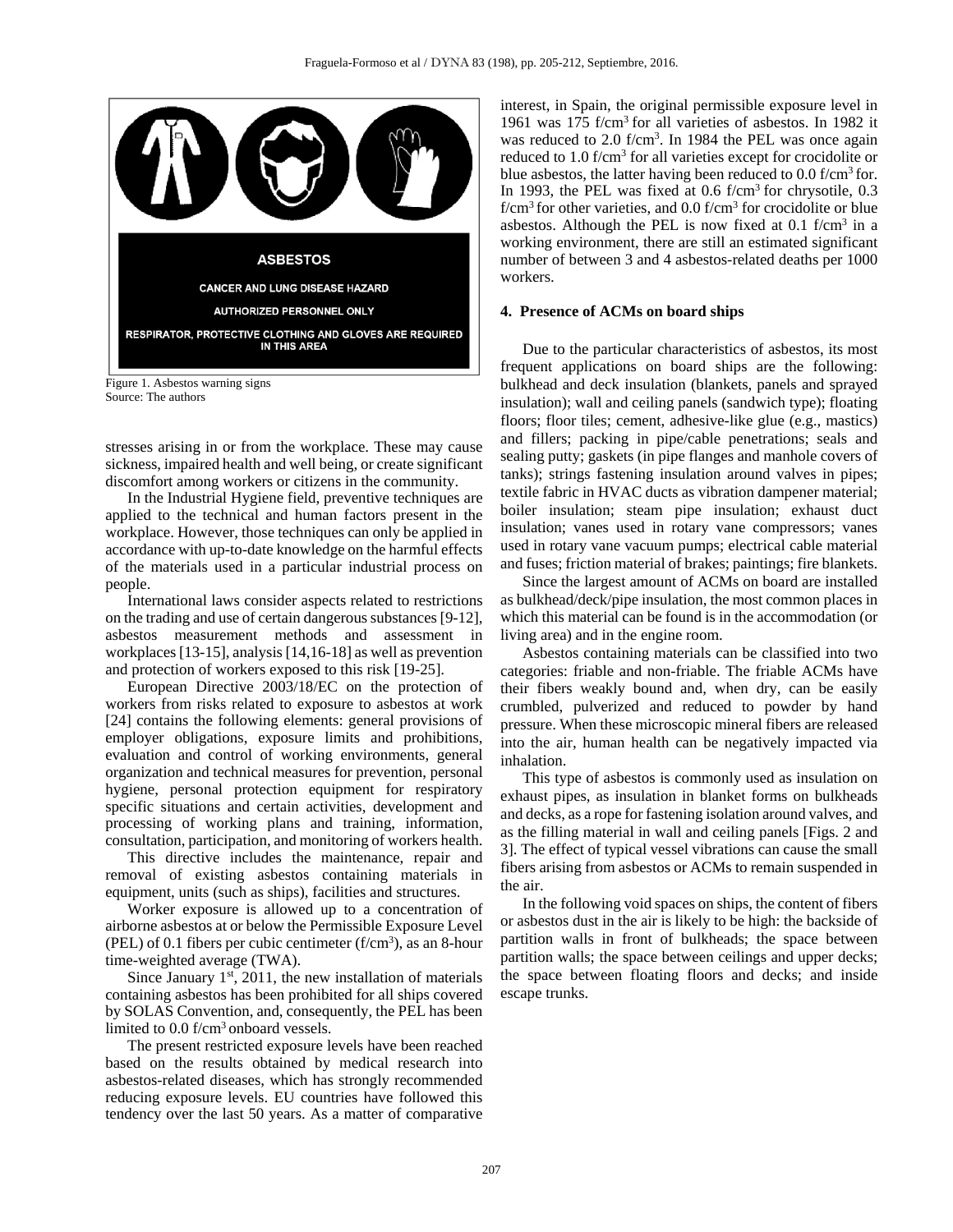

Figure 2. Insulation asbestos material covering equipment. On board arrangement. Source: The authors



Figure 3. Lined bulkhead. Source: The authors

As these spaces are not for regular crew access, they are usually not ventilated and friable ACMs with no cover are used in them. With ship vibrations, the fibers tend to release accumulating asbestos inside these spaces and create hazardous atmospheres that pose a serious risk when opening walls, ceilings or floors.

Moreover, non-friable ACMs are characterized by greater compactness of their fibers. Due to this, they cannot be simply pulverized by hand pressure. Hence, their level of danger to health is lower than for the friable, non-releasing fibers with the ship vibrations.

However, the non-friable asbestos can become friable and release fibers into the air when it are subjected to mechanical works such as sanding, cutting, grinding, drilling, especially when these are carried out with inadequate tools, or when they are burned or welded [Figs. 4 and 5].

This type of asbestos is often used as gaskets in pipe flanges and as manhole covers of tanks, in floor tiles (see Fig. 4), and paintings. The packing used in cable penetrations (see Fig. 5) and pipe penetrations is also non-friable.



Figure 4. Floor covering. Source: The authors



Figure 5. Sealed cables. Source: The authors

### **5. Treatment of materials on board**

In order to study the treatment and control of ACMs on board a ship, we will distinguish between two different cases:

- I. Ships containing ACMs that do not breach the SOLAS regulation II-1/3-5 [3], either because they were constructed before July 1st, 2002 and their ACMs do not pose a risk to the crew's health, or because, having being built later, the ACMs are on the list of the exceptions allowed by the regulation issued on that date.
- II. Vessels that contain ACMs on-board, are breaching the SOLAS regulations II-1/3-5. This means ships built on or after July 1st, 2002 and that contain ACMs not covered by the exceptions of this rule, or those ships built on or after January 1st, 2011 and that contain any type of ACMs on board, are clearly in contravention of [4].

In compliance with MSC/Circ.1045 [5], which was dated on May 28th, 2002, ships belonging to *group I* should implement in their Safety Management System (developed in compliance with the ISM Code) a maintenance and control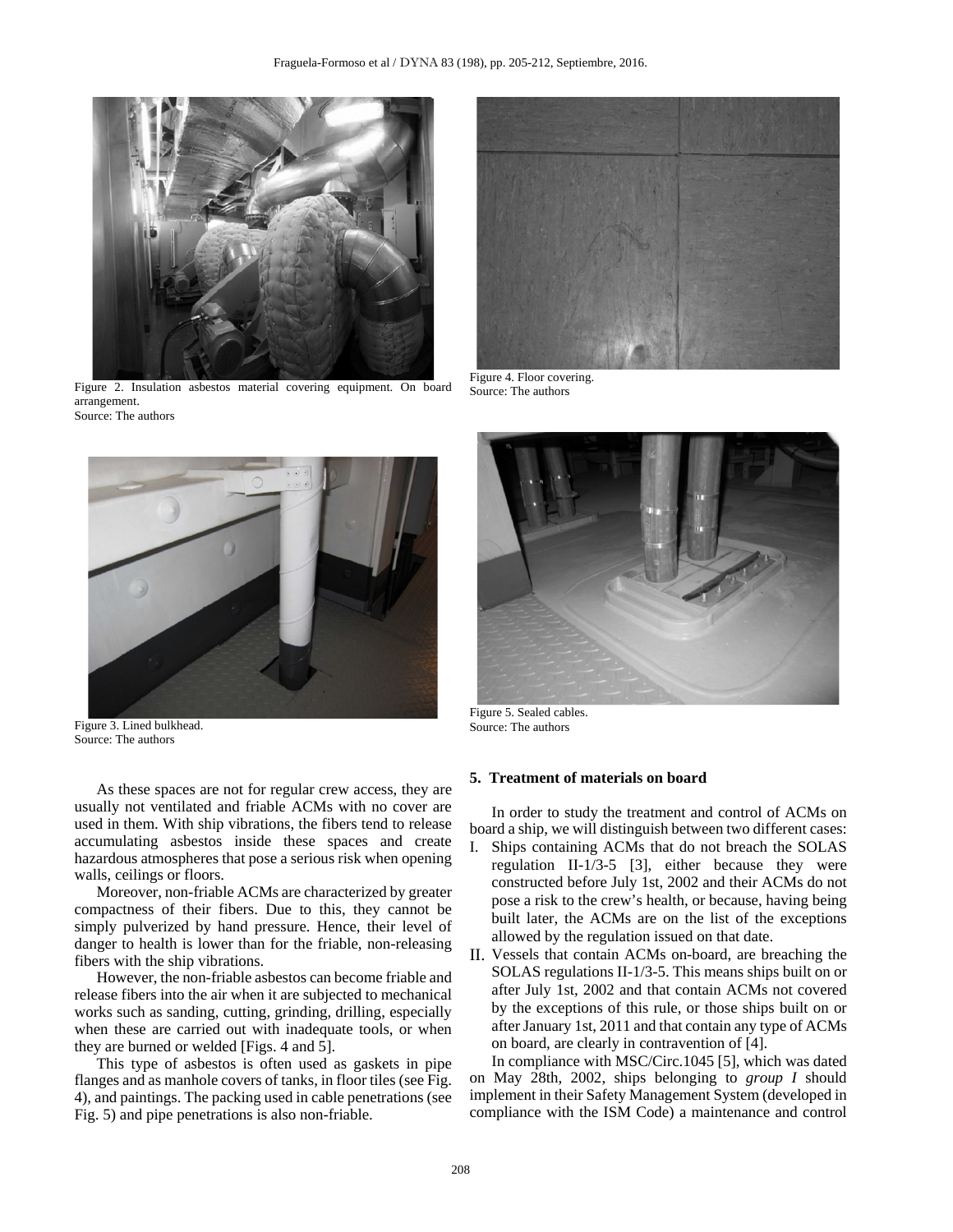of ACMs program on board in order to minimize the exposure to asbestos of any person on board (passengers, crew, port stevedores, surveyors, etc.) while the vessel is "in service". The shipping company must identify and locate the presence of ACMs on board and make an assessment of their condition. This assessment is to be completed using an evaluation checklist shown in Circular Appendix 1 in Annex 1. This includes the materials accessibility, their protection characteristics, their degree of degradation, their exposure to shocks and vibration, and the presence of air currents in the area. Then, using Appendix 2 in Annex 1, a diagnosis of the conservation state of these materials shall be drawn up. Based on this diagnosis, the materials will be subject to a periodic check of the conservation state, to a monitoring of asbestos dust levels in the surrounding area, and to on board protection, repairing, or removal works.

When the material conservation or the asbestos fiber levels into the air make it appropriate, the following precautions are necessary: control (abatement actions) fiber release (friable asbestos) and maintain a safe health environment without resorting to remove onboard material. These actions include:

- **Enclose asbestos in some airtight material.** This could be a plastic wrapping taped over steam pipes, a new floor over an existing one, a steel plate put up over the exposed fibers of an insulation panel, etc.
- **Encapsulate asbestos in a material that will solidify and make them it friable.** This strategy only works when the surface of the ACM is slightly porous. A penetrating material should be used for the first layer. The finished material should be sprayed on rather than rolled or brushed to reduce the chances of altering the asbestos.

None of these methods should be used as a substitute for asbestos dismantling and removal in the case that it is in an advanced state of deterioration. They should be used only when asbestos is in a good state of repair.

Ships in *group II* are generally those that either, as a result of a repair made in a country where the asbestos is not prohibited, or an error in the provision of spare parts for the ship, have ACMs on board. The SOLAS regulation II-1/3-5 [4] is therefore broken. In this case, and according to MSC.1/Circ.1374 [6], the removal of such materials must be made within a period not exceeding 3 years from the date at which the infringement was detected. This action must be developed under the guidance and supervision of the Flag State.

### **6. Asbestos removal and recycling**

Due to the danger in the direct contact with ACMs, asbestos dismantling and removal should be conducted by specialized companies that handling these materials, or by shipyard workers who have received special training.

Asbestos is listed in Annex VIII (List A) of the Basel Convention [26], and it is considered a hazardous waste for health, and therefore, should not be re-used or re-cycled. The potential health impacts associated with the use of ACMs are of such a serious nature that it is necessary to take extreme caution when drawing and handling these materials. Precautions include: protection of workers when removing asbestos from the vessel; management of asbestos as waste; and measures to prevent asbestos from being used in other applications.

It is recommended that shipyards belonging to countries whose national laws do not address the above precautions implement a management plan for asbestos in their waste management plan. This plan will include an inventory of ACMs on board the vessel so that they can be located, quantified and identified before being removed (instead of extracting samples for analysis in a laboratory of all materials suspected of containing asbestos, it might be more feasible and economical to assume that such materials contain asbestos). In addition, this plan should include personal protective equipment (PPE) for workers removing the material and procedures for both removal and disposal. National legislation should determine the maximum permissible exposure levels (PEL).

Workers involved in the removal and management of ACMs will have to use certified personal protective equipment (PPE) with appropriate respiratory protective equipment (RPE) as well as protective clothing such as overalls, gloves and head coverings, face shield or vented goggles, and appropriate footwear. To comply with the rules of hygiene at work, the yard should have decontamination areas, equipped with a room to leave the equipment and work clothes, a shower area, and a dining room.

In asbestos extraction or removal works on a ship it is essential to keep the asbestos wet during such operations in order to avoid dispersion of fibers into the air. Thus, in this type of work, two people should be involved: one will ensure that asbestos is wet during removal, and the other one will be in charge of the extraction work.

The ACMs removed from a vessel will be introduced in airtight containers with lids and labeled for the transport to the disposal area. Generally, the ACMs are disposed of in landfills where they are buried underground.

## **7. Actions to be taken by the port state control inspectors (PSC) and classification society surveyors**

MSC.1/Circ.1374 [6] underlines the importance of the proper training of inspectors/surveyors in the identification of ACMs on board ships. Asbestos can be found throughout ships from the top of the bridge to the bilge. Identifying the location and type of asbestos and assessing its condition involve qualified inspectors/surveyors. They should know the precautions to be taken in the presence of this material and should also be trained in taking samples.

As in many cases when there are suspicions that a particular material may contain asbestos (see Fig. 8), the visual identification of asbestos is not easy. If sampling and analysis of such material by experts cannot be conducted, both crew and inspectors/surveyors should consider the material to be an ACM in order to avoid possible health risks.

In the aforementioned Circular it is also recommended that inspectors make sure that whenever a new material is installed on board, it is delivered with a statement of compliance with a SOLAS regulation II-1/3-5, or similar. This may take the form of an "asbestos free declaration".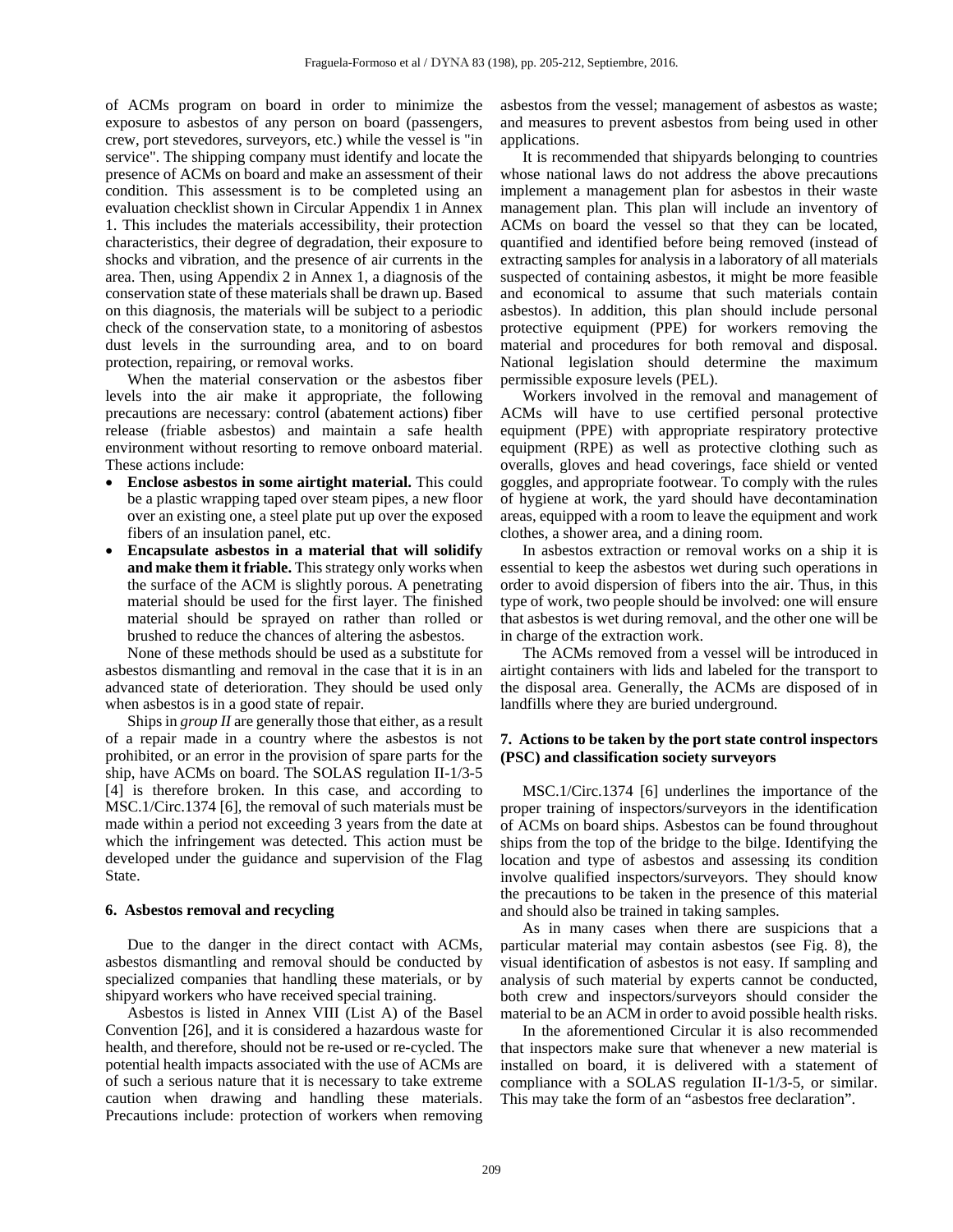#### Table 1. SWOT analysis.

| <b>Strengths</b>                                                 | <b>Weaknesses</b>                                                                |
|------------------------------------------------------------------|----------------------------------------------------------------------------------|
| - The Regulation MSC.1/Cir.1374 II-1/3-5 strongly contributes    | - For ship-owners, the removal of asbestos from the ship represents, in          |
| to global control of the presence of asbestos on board ships.    | general, a high cost, and in many cases it will be impractical for the following |
| - Vessels certified as "free of asbestos" are guaranteed to have | reasons:                                                                         |
| no risk of exposure to asbestos. This will appear in its Safety  | Such withdrawal must be conducted by a certified company and                     |
| Management System.                                               | specialized and under the supervision of the ship's flag.                        |
| - Avoid asbestos in new construction and repairs; this means     | During this process, the ship must remain immobilized.                           |
| controlling the risk in shipyards and for workers and surveyors, | - There is a lack of knowledge about the risks and consequences of the use       |
| which implies a reduction and / or elimination of diseases       | of asbestos as well as lack of training of preventive measures to control the    |
| resulting from the use of asbestos.                              | risks.                                                                           |
| - Reducing exposure to asbestos is a participatory process in    | - The IMO's actual sanctioning capacity.                                         |
| which all stakeholders play an important role. Demands will be   | - For shipyards:                                                                 |

· It will be necessary to implement specific measures to control the risks of exposure to asbestos.

· They will need to implement the prevention of this risk in their management system, and the management of toxic and hazardous wastes. · They will need to enable decontamination areas to be used exclusively for these exposed workers.

- For the inspection services

· There will need to be training, awareness and personal protective measures.

#### OPPORTUNITIES THREATS

- In many countries:

· Asbestos is not prohibited.

· There is a lack of awareness and political will to legislate on the control of exposure to asbestos.

- Port states that allow the use of asbestos in ground facilities will not sanction its use on ships.

- There is a lack of awareness and willingness to implement the measures by shipyards and ship owners.

- There are ship owners with substandard ships and flags of convenience.

- The assumption of obligations by ship owners and shipyards is a drastic change in risk management.

#### - For the ship-owners:

being fulfilled.

· There is a new challenge in the implementation of these new requirements, in the Safety Management System, and identifying, locating and assessing risk.

made from shipyards, shipping and inspection bodies, and there will be criminal, civil and administrative liabilities that arise

- There will be monitoring and verification by the MOU surveyors to make sure that these new preventive measures are

from illness and death of those exposed.

· Crews need to be trained and make aware of this risk.

These preventive measures may join the Voluntary IMO Member State Audit Scheme.

The safety management and safe operation of ships should be improved and be in line with the International Safety Management Code (ISM).

- Vessels and operators that meet these standards may incorporate this information in the European Quality Information System (EQUASIS).

Source: The authors

The following precautions should be adhered to if inspectors/surveyors have to undertake their work on a ship on which repairs or other work such as grinding, welding or blasting is being carried out, and consequently, friable and non-friable ACMs may be affected.

- Do not enter in those atmospheres that may contain asbestos fiber concentrations in suspension until they have been properly ventilated. To ensure that the level of fibers in the air is within the levels permitted by local laws, measurements will be taken by experts.
- The inspectors/surveyors will carry a particle filtering half mask and disposable overalls as PPE to protect themselves in case they walk in an area containing high levels of asbestos fibers. In this case, the PPE will be used to leave immediately the area.
- The above PPE should not be ever considered as protective equipment for inspectors/surveyors who intend to enter a contaminated area and stay there performing their inspection work. Entry into these spaces will be reserved for specialized companies.
- Sampling and analysis of ACMs will be left to experts. The analysis of a sample to detect whether it is an ACM or not should be performed in a laboratory.

#### **8. Conclusions**

Research in recent years on the health effects of workers' exposure to asbestos has shown that this is a carcinogenic material and, therefore, poses a serious risk to health. As most industrialized countries have becoming aware of this, they have regulated the use of this material, which has had drastic reductions in the permissible level of exposure (PEL). *This pattern of reduction in both the level of exposure and the use of these materials in the industry is the expected trend in the coming years.*

In the field of shipping, the recent appearance of ACMs on ships certified as "asbestos free" has made alarms bells ring out, pushing the IMO to take a decisive step with their prohibition of the new installation of ACMs on board all ships on January 1st, 2011. In the fulfillment of this new regulation ship-owners will play a key role. *Asbestos will have a significant entry path into the vessels through shipyard repairs or purchases of spare parts in countries that are not Member States of the IMO or whose national laws do not control the use of these materials*. Therefore, in these cases, it is the ship-owners responsibility to be alert and to prevent asbestos from accessing their ships.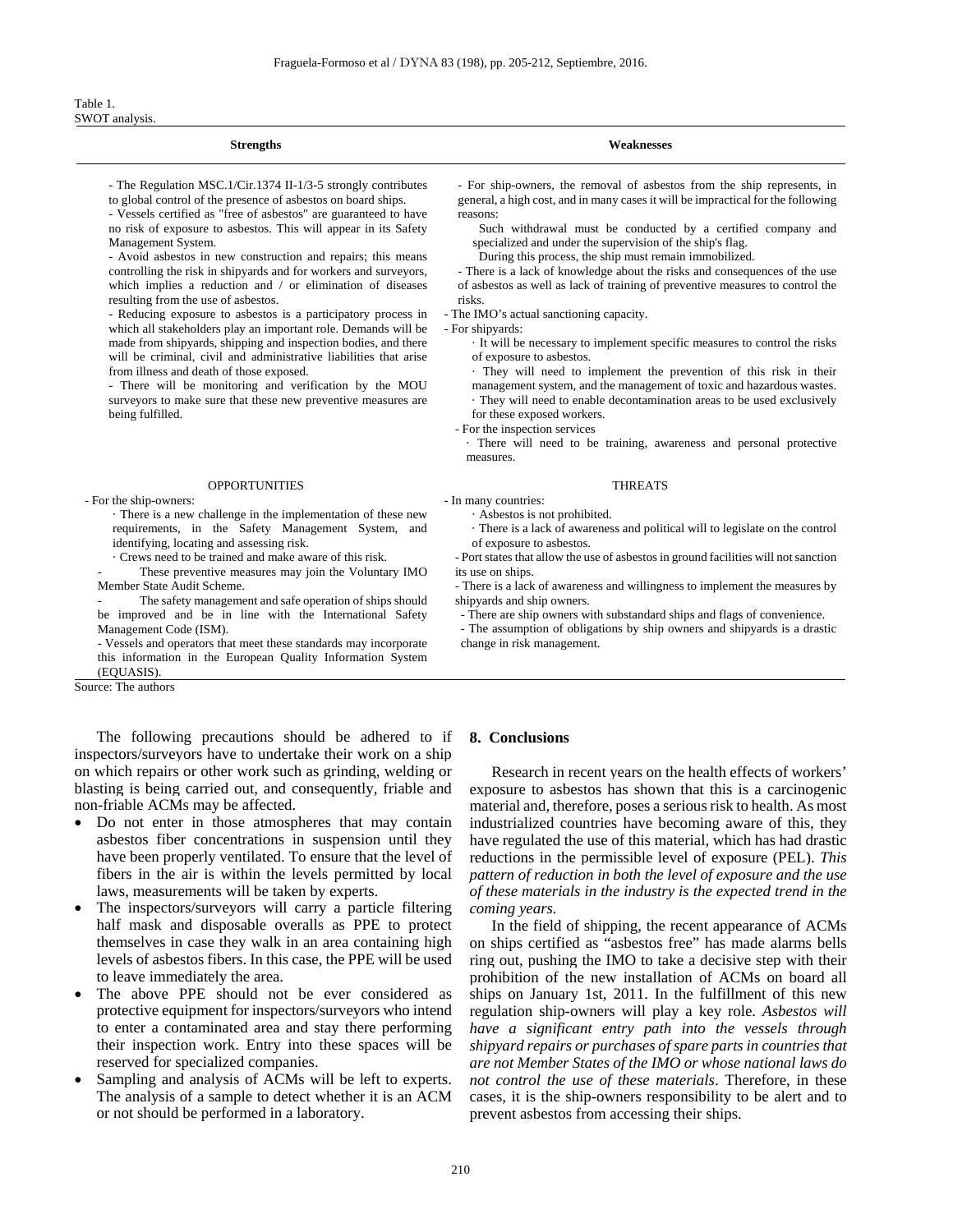Owners of vessels that contain asbestos (vessels belonging to group I of item 5) will have to identify their type and location, assess their condition, and comply with a maintenance and control program. The friable ACMs are the most dangerous and the tendency is to wrap them into other material or encapsulate them while they are in an acceptable condition and then remove them from the ship when they deteriorate. Thus, void spaces on the backside of partition walls and above ceilings are areas likely to contain high concentration of airborne fibers, this being a considerable potential risk.

Inspectors/surveyors obtaining proper qualifications to be able to identify asbestos is another crucial point in tackling the challenge of getting ships asbestos free. Once identified on board, a professional decision should be taken as to whether to remove, encapsulate, or leave the asbestos undisturbed. If samples are taken, they shall be subsequently analyzed in duly equipped laboratories.

Captains and officers must know and be concerned about the importance of the presence of asbestos on board. Crews and workers on board should take into account authorities' recommendations. It is the responsibility of captains and officers to inform crew and workers as they sometimes do not have complete information regarding asbestos.

Asbestos removal operations requires the preparation of specific working protocols, workers specially trained and informed of the risks they are exposed to, and finally, its treatment by managers trained in hazardous wastes. The flag State of the vessel surveyors must be involved in its removal.

Despite great advances over the last decade, the war against asbestos in the maritime sector will not be won until there is full global commitment for asbestos control from all stakeholders, especially from the governments of the least developed countries.

A SWOT analysis (Strengths, Weaknesses, portunities, and Threats) permits the strengths, Opportunities, and Threats) weaknesses, threats and opportunities, of the implementation of the measures contained in Table 1 to be determined.

According to previous analysis, it is possible to determine the most appropriate strategies to reach a successful conclusion of the IMO rules.

Offensive strategies (strengths & opportunities): Assumption by ship-owners, shipyards, the MOU surveyors and operators, goodness and necessity of implementation of these preventive measures.

Defensive strategy (weaknesses & threats): with the conviction that these preventive measures will favor the health of crews, it will be possible to conduct risk assessments for exposure to asbestos, specific medical examinations in shipyard workers, crews and surveyors, and monitor the implementation of preventive measures.

Reorientation strategy (weaknesses & opportunities): the change in the provisions of the IMO should be used to manage these risks by all parties, and in particular by carriers with international information systems on improving the management of their vessels.

Survival Strategy (weaknesses & threats): the steps initiated by the IMO confirmed that there was a bad situation in terms of working conditions with asbestos. It is necessary to exploit the MSC.1/Cir.1374 II-1/3-5 and promote a change in the way of thinking, working procedures, and the use of new available materials that do not contain asbestos. Maritime organizations' sanction capabilities of IMO member states should be fully exploited.

#### **References**

- [1] WHO, Summary Consensus Report of WHO Workshop on mechanisms of fibre carcinogenesis and assessment of chrysotile asbestos substitutes, Lyon, France. Geneve, World Health Organitation, 8-12 November.2005.
- [2] European Union, Directive 2009/148/EC of the European Parlament and of the Council on the protection of workers from the risks related to exposure to asbestos at work, 30.11. 2009.
- [3] SOLAS, regulation II-1/3-5, New installation of materials containing asbestos, July1st. 2002.
- [4] SOLAS, regulation II-1/3-5, New installation of materials containing asbestos, January1st. 2011.
- [5] International Maritime Organization (IMO). MSC/Circ.1045, Guidelines for maintenance and monitoring of on-board materials containing asbestos, 28.05.2002.
- [6] International Maritime Organization (IMO), MSC.1/Circ.1374, Information on prohibiting the use of asbestos on board ships, 03.12.2010.
- [7] International Labour Office Geneva, International Labour Conference, 90. to Session 2002, Report V (1), Recording and reporting of accidents work and occupational diseases and ILO list occupational diseases, Geneva. 2001
- [8] European Union, Commission Recommendation 2003/670/EC of 19 September 2003 on the European list of occupational diseases [Notified under document number C (2003) 3297] (Text with EEA relevance), Official Journal L 238, 25.09.2003.
- [9] European Union, Directive 76/769/EEC Council of 27 July 1976 on the approximation of the laws, regulations and administrative provisions of the Member States relating to restrictions on the marketing and use of certain dangerous substances and preparations, OJ L 262, 27.9.1976.
- [10] European Union, Council Directive 83/478/EEC of 19 September 1983 amending for the fifth time (asbestos) Directive 76/769/EEC on the approximation of the laws, regulations and administrative provisions of the Member States relating to restrictions on the marketing and use of certain dangerous substances and preparations. OJ L 263, 24.9.1983.
- [11] European Union, Commission Directive 91/659/EEC of 3 December 1991 adapting to technical progress Annex I to Council Directive 76/769/EEC on the approximation of the laws, regulations and administrative provisions of the Member States relating to restrictions on the marketing and use of certain dangerous substances and preparations (asbestos), OJ L 363, 31.12.1991.
- [12] European Union, Commission Directive 1999/77/EC of 26 July 1999 adapting to technical progress for the sixth time Annex I to Council Directive 76/769/EEC on the approximation of the laws, regulations and administrative provisions of the Member States relating to restrictions on the marketing and use of certain dangerous substances and preparations (asbestos), Official Journal of the European Communities 6. 8. 1999
- [13] Asbestos International Association (A.I.A.), Reference method for the determination of airborne asbestos fibre concentrations at workplaces by ligth microscopy (Membrane filter method). Recommended technical method number 1. 1982.
- [14] Ministerio de Trabajo y Asuntos Sociales de España. MTA/MA-051/A04, Determinación de fibras de amianto y otras fibras en aire. Método del filtro de membrana. Microscopía óptica de contraste de fases. (Método multifibra).
- [15] Ministerio de Trabajo y Asuntos Sociales de España. Criterio/Recomendación CR-02/2005. Medida fiable de las concentraciones de fibras de amianto en aire. Aplicación del método de toma de muestras y análisis MTA/MA-051/A04.
- [16] National Institute for Occupational Safety and Health (NIOSH). Analysis method 7400. Asbestos fibres. 1984.